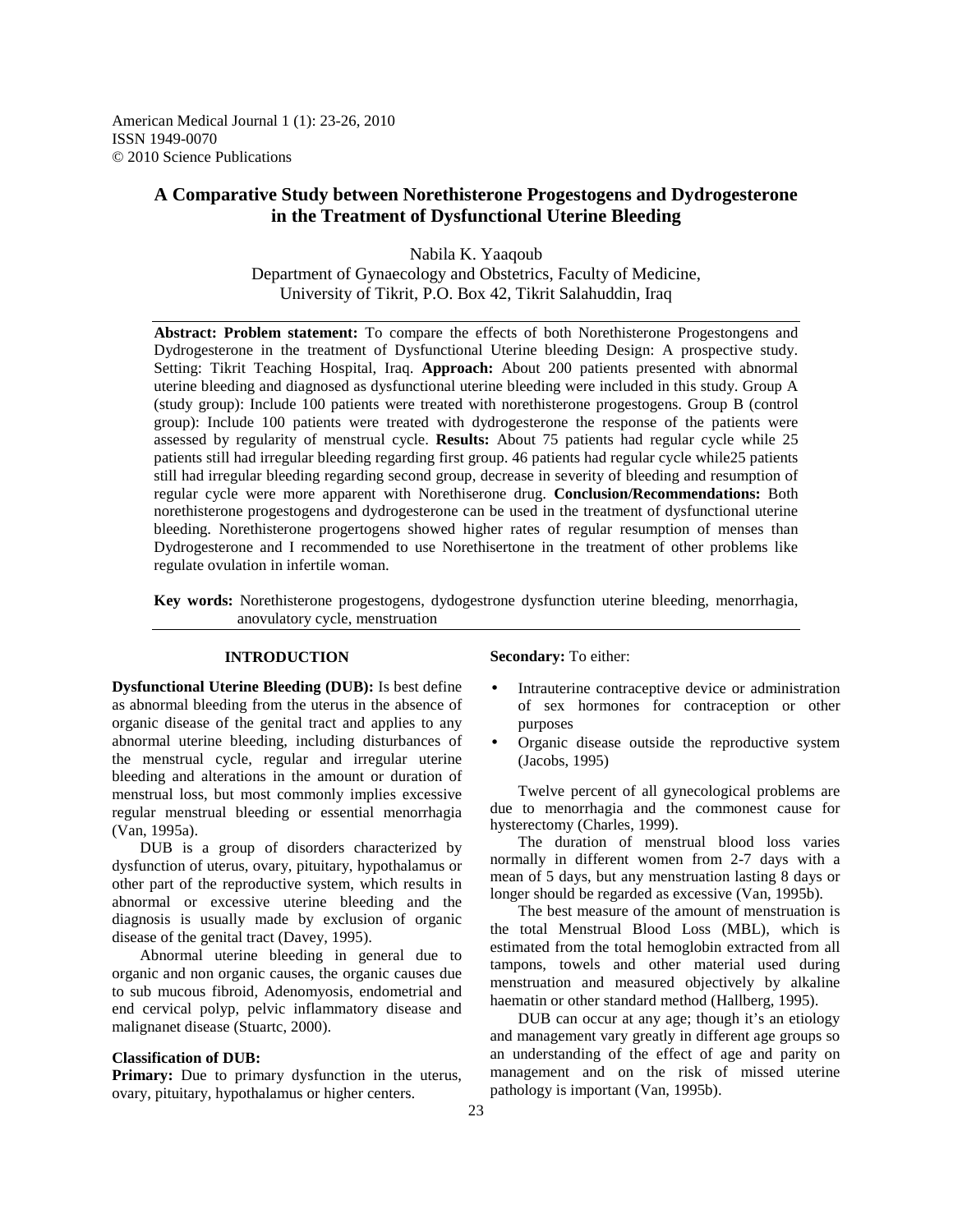The years immediately following the menarche are characterized by irregular menstrual cycles and long cycles due to immaturity of the hypothalamus and pituitary and menstrual cycles may be a novulatory, the middle years of reproductive life in normal women are characterized by regular menstrual cycles and regular ovulation, in premenopausal years menstrual cycles often become irregular again due to the decreased number of ovarian follicles and their increased resistance to gonadotrophin stimulation, this results in a progressive increase in corpus lustrum insufficiency or anovulatory cycles and eventually in cessation of menstruation (Suther Land, 1995).

 History and examination are important in the diagnosis of DUB, a full blood count is an essential investigation in a patient with abnormal bleeding, thyroid function tests to exclude thyroid diseases, midluteal progesterone level test is performed when patient has a regular cycle only, a level greater than 30 nmol  $L^{-1}$ is indicative of ovulation, prolactin level because increase level result in an ovulation that cause abnormal uterine bleeding, coagulation screen is important if a bleeding disorder is suspected, serum androgens may be elevated in patients with polycystic ovarian syndrome (Geeta, 2000).

 Transvaginal ultrasound is an excellent tool for evaluating pelvic structures and pathology, new developments with Doppler ultrasound will provide information on pelvic vascularity while 3-D ultrasound will aid the diagnosis of congenital uterine abnormalities.

 Hysteroscopy is the gold standard procedure as it provides visualization of entire uterine cavity, is ideally performed during the proliferative phase of the menstrual cycle when the endometrium is at its thinnest (Jane, 2000).

 In acute situation the main priorities of treatment involve, correction of anemia and arresting ongoing bleeding.

 Progestogens are mainly indicated in patients with anovulatory bleeding, to reverse the effects of estrogenmediated endometrial proliferation and induce endometrial maturation.

 Others Drugs can be used in DUB like combined oral contraceptives, danzol, gonadotrophin releasing hormone analogues like buserelin and goserelin and levenorgestral-releasing intra-uterine contraceptive device (mirena).

 Other agents like antifibrinolytics like tranexamic acid and non-steroidal anti-inflammation agents like mefenamic acid can also arrest bleeding (Jane, 2000).

 Dilatation and curettage can reduce bleeding in 75- 80% of cases in acute situation, endometrial resection and ablation by diathermy and laser can reduce bleeding in 40% and finally hysterectomy as option for patients who have not responded to medical therapy or to more conservative surgical options.

 Both laparoscopic myolysis and embolization techniques have been reported to be successful modes of treatment (Farn, 2000).

 Primolut N can be used in dysfunctional bleeding, primary and secondary amenorrhea, premenstrual syndrone, mastopathy and endometriosis.

 In rare cases nausea may occur, it's contraindicated in pregnancy, sever disturbances of liver function, dubin-johuson syndrome, previous or existing liver tumors.

 A history of jaundice or severe pruritus during pregnancy, a history of herpes of pregnancy and thrombo-embolic processes.

 If migrainous headaches or unusual severe headaches, sudden disturbances of vision or hearing, unusual pains or swelling of the legs, stabbing pains on breathing, significant rise in blood pressure, onset of jaundice or itching or hepatitis there is should be discontinuation of the drug.

 Recent investigations have confirmed that norethisterone is partly metabolized to ethinylestradiol it's c-19 derivative that cause more androgenic sideeffects such as acne and greasy skin than C21 derivatives (Aladin and Yousif, 1990).

**Dydrogesterone (duphaston):** Is C21 derivatives cause less androgenic side-effects but more psychological distress such as anxiety, appear to have less effect than C19 derivatives on lipoprotein (Whitehead, 1999).

#### **MATERIALS AND METHODS**

 This study was conducted on women attending gynecological unit in Tikrit teaching hospital over a period of one year from October 2008 to October 2009, it is a prospective study.

 The total number of women included in this study were 225, 25 women withdrew from the study due to intolerance of the side effects of the drugs, 200 women were the total patients included in this study, 100 were controls and 100 were the study group.

 None of those patients were treated with ant bleeding agents in the previous 3 weeks.

 A full history was obtained from each woman and a full physical examination was performed, the patients were divided into 2 groups:

• Group A (Study group): Include 100 patients were treated with norethisterone progestogens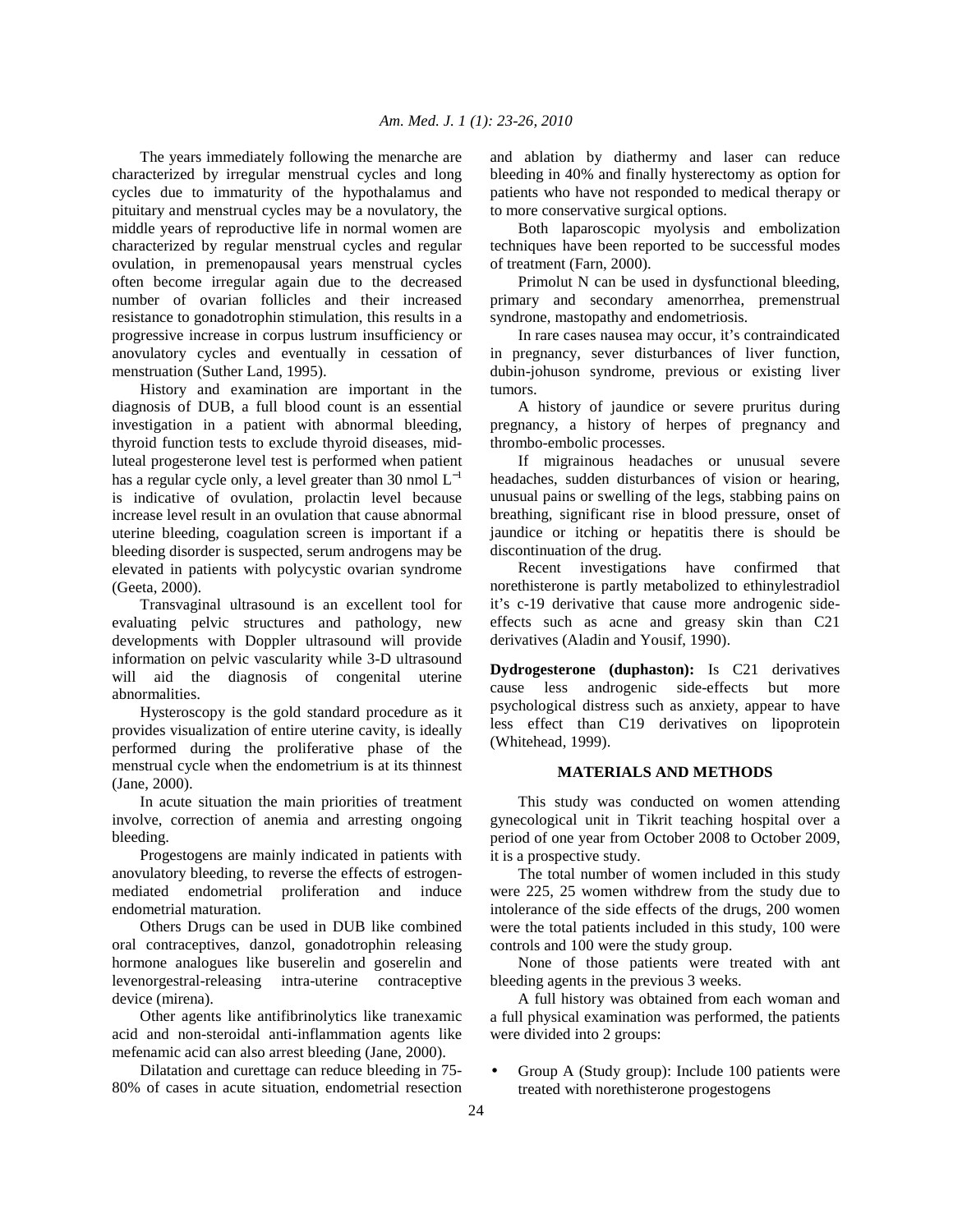• Group B (control group): Include 100 patients were treated with dydrogesterone

 The patients in both groups were diagnosed as dysfunctional uterine bleeding after exclude the organic pathology by careful history taken from the patients about the attach of bleeding, severity, duration and associated symptoms, any associated gynecological problems including dysmenorrheal, infertility, menopausal symptoms, any symptoms suggestive of bleeding disorder or myxoedema.

 History of administration of sex hormones, intrauterine contraceptive device, history of heparin or wayfaring using, pelvic inflammatory disease and organic pathology outside the reproductive system like hemorrhoid, anal fissure that causing bleeding per rectum or haematuria due to renal stone for example and miss diagnosed as vaginal bleeding.

 General, pelvic and abdominal examination are essential, general examination for stigma of systemic diseases like hirsutisum, strait, thyroid enlargement,skin pigment changes for echymosis, petechi, examination of lymph nodes, liver and spleen.

 Inspection of vulva for bleeding, infection and speculum examination of vagina and cervix were essential for exclude any pathology.

 Ultrasound examination was performed for both groups to exclude pelvic mass or possible pregnancy complications, fibroids, ovarian cyst, endometrial polyp and measurement of endometrial thickness.

 Also Baseline Hemoglobin (Hb) was done for both groups as a part of assessment of the severity of the bleeding.

 All patients were in reproductive age group between 20-45 years old and all were married, from the ethical point of view all patients were asked if they would like to participate in the study and a full explanation about the nature and side effects of the drugs, if the patient presented with sever uterine bleeding can be arrested by large doses of progestogens, norethisterone acetate (primolut N) 20-30 mg daily is given until bleeding stops (within 24-48 h) and for not more than 3 days, then the progestogens may continued at lower dose for 21 days, if not sever bleeding, norethisterone acetate 5 mg daily from the 5th-25th day of cycle and continued for a minimum of 3 cycles, this protocol for the first group (Group A).

 The protocol for the second group (Group B),the bleeding can be arrested by given 10 mg dydrogesterone (duphaston) one Tablet daily 3 times over 10 days, then continued at lower dose for 21 days, if not sever bleeding dydrogesterone 10 mg daily from 5th-25th day of cycle and continued for a minimum of 3 cycles.

|  | Table 1: Character of patient |  |
|--|-------------------------------|--|
|  |                               |  |

| Table 1: Character of patient                           |                |               |                |  |  |  |
|---------------------------------------------------------|----------------|---------------|----------------|--|--|--|
| Groups                                                  | Study group    |               | Control group  |  |  |  |
| Number of patients                                      | 100            | 100           |                |  |  |  |
| Age (mean $\pm$ SD)                                     | $28 + 3.5$     |               | $27.5 \pm 3.8$ |  |  |  |
| Table 2: Response of patient according to type of drugs |                |               |                |  |  |  |
| <b>Effects</b>                                          | R/(primolut N) | R/(duphaston) | Total          |  |  |  |
| Stop bleeding with<br>regular cycle                     | 75             | 46            | 121            |  |  |  |
| Not stop bleeding                                       | 25             | 54            | 79             |  |  |  |
| Total                                                   | 100            | 100           | 200            |  |  |  |

 For both groups we gave one Tablet primolut N or dydrogesterone 2 times daily from the 19th-26th day of cycle as prophylactic dose after we control the bleeding to prevent recurrence of dysfunctional bleeding for at least 3 cycles.

Total 100 100 200

## **RESULTS**

 The all patients involve in this study were married and in reproductive age group (20-45), so both groups were matched for the age and it was founded that there is no significant difference between mean age of both group.

**Group A (study group):** Mean age  $\pm$  SD = 28 $\pm$ 3.5 (SD) (Standard deviation)

**Group B (control group):** 27.5±3.8 when applying ttest:

$$
T = 1.86
$$
, so p<0.05

 No significant difference between both groups regarding the age as in Table 1.

 In the study group which is on primolut N there is 75 patients had regular cycle with arrest bleeding within a period of treatment, while 25 patients still had irregular cycle with no control bleeding.

 In the control group which is on duphaston there is 46 patients had regular cycle with arrest bleeding, while 54 patients still had irregular cycle with no control bleeding as in Table 2:

Chi-Square  $(X^2) = 18.4$ 

df = Degree of freedom

### $p > 0.05$  (probability) = Level of significant

 There is a very significant difference between both groups according to the type of treatment.

#### **DISCUSSION**

 The most common cause of abnormal uterine bleeding in premenopausal woman is estrogenized an ovulation (Steve, 2003).

 Menorrhagia affects approximately 15-20% of women presenting with abnormal uterine bleeding and